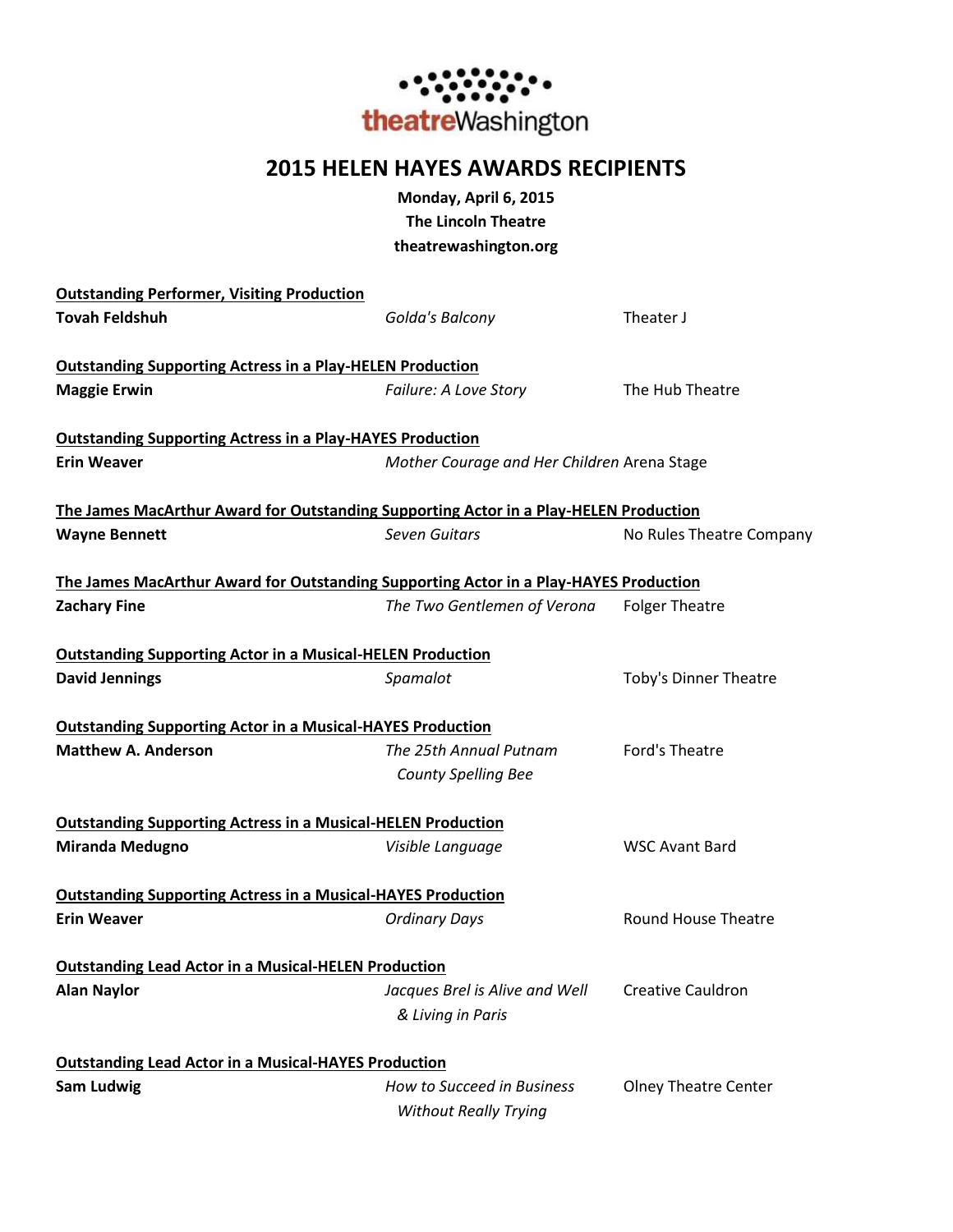| <b>Outstanding Lead Actress in a Musical-HELEN Production</b>                                          |                                                  |                                       |
|--------------------------------------------------------------------------------------------------------|--------------------------------------------------|---------------------------------------|
| <b>Barbara Walsh</b>                                                                                   | <b>Carrie: The Musical</b>                       | <b>Studio Theatre</b>                 |
| <b>Outstanding Lead Actress in a Musical-HAYES Production</b>                                          |                                                  |                                       |
| <b>Brynn O'Malley</b>                                                                                  | Sunday in the Park With George Signature Theatre |                                       |
| <b>Outstanding Lead Actress in a Play-HELEN Production</b>                                             |                                                  |                                       |
| Nanna Ingvarsson                                                                                       | The Amish Project                                | Factory 449                           |
| <b>Outstanding Lead Actress in a Play-HAYES Production</b>                                             |                                                  |                                       |
| <b>Kimberly Gilbert</b>                                                                                | <b>Marie Antoinette</b>                          | <b>Woolly Mammoth Theatre Company</b> |
| The Robert Prosky Award for Outstanding Lead Actor in a Play-HELEN Production                          |                                                  |                                       |
| Doug Wilder                                                                                            | One Man, Two Guvnors                             | 1st Stage                             |
| The Robert Prosky Award for Outstanding Lead Actor in a Play-HAYES Production                          |                                                  |                                       |
| <b>Rick Foucheux</b>                                                                                   | <b>Freud's Last Session</b>                      | Theater J                             |
| <b>Outstanding Sound Design-HELEN Production</b><br>Matthew M. Nielson and<br><b>Christopher Baine</b> | The Wonderful World of Dissocia Theater Alliance |                                       |
| <b>Outstanding Sound Design-HAYES Production</b>                                                       |                                                  |                                       |
| <b>Christopher Baine</b>                                                                               | Colossal                                         | <b>Olney Theatre Center</b>           |
| <b>Outstanding Lighting Design-HELEN Production</b>                                                    |                                                  |                                       |
| <b>John Burkland</b>                                                                                   | The Wonderful World of Dissocia Theater Alliance |                                       |
| <b>Outstanding Lighting Design-HAYES Production</b>                                                    |                                                  |                                       |
| <b>Philip S. Rosenberg</b>                                                                             | <b>Private Lives</b>                             | <b>Shakespeare Theatre Company</b>    |
| <b>Outstanding Costume Design-HELEN Production</b>                                                     |                                                  |                                       |
| <b>Kendra Rai</b>                                                                                      | The Island of Dr. Moreau                         | <b>Synetic Theater</b>                |
| <b>Outstanding Costume Design-HAYES Production</b>                                                     |                                                  |                                       |
| <b>Paul Tazewell</b>                                                                                   | Side Show                                        | The Kennedy Center                    |
| <b>Outstanding Set Design-HELEN Production</b>                                                         |                                                  |                                       |
| Dan Conway                                                                                             | Tiny Tim's Christmas Carol                       | <b>Adventure Theatre MTC</b>          |
| <b>Outstanding Set Design-HAYES Production</b><br>Eric J. Van Wyk                                      | The BFG                                          | <b>Imagination Stage</b>              |
|                                                                                                        |                                                  |                                       |
| <b>Outstanding Choreography in a Play-HELEN Production</b>                                             |                                                  |                                       |
| Irina Tsikurishvili (Choreographer) and<br><b>Ben Cunis (Fight Choreographer)</b>                      | <b>Twelfth Night</b>                             | <b>Synetic Theater</b>                |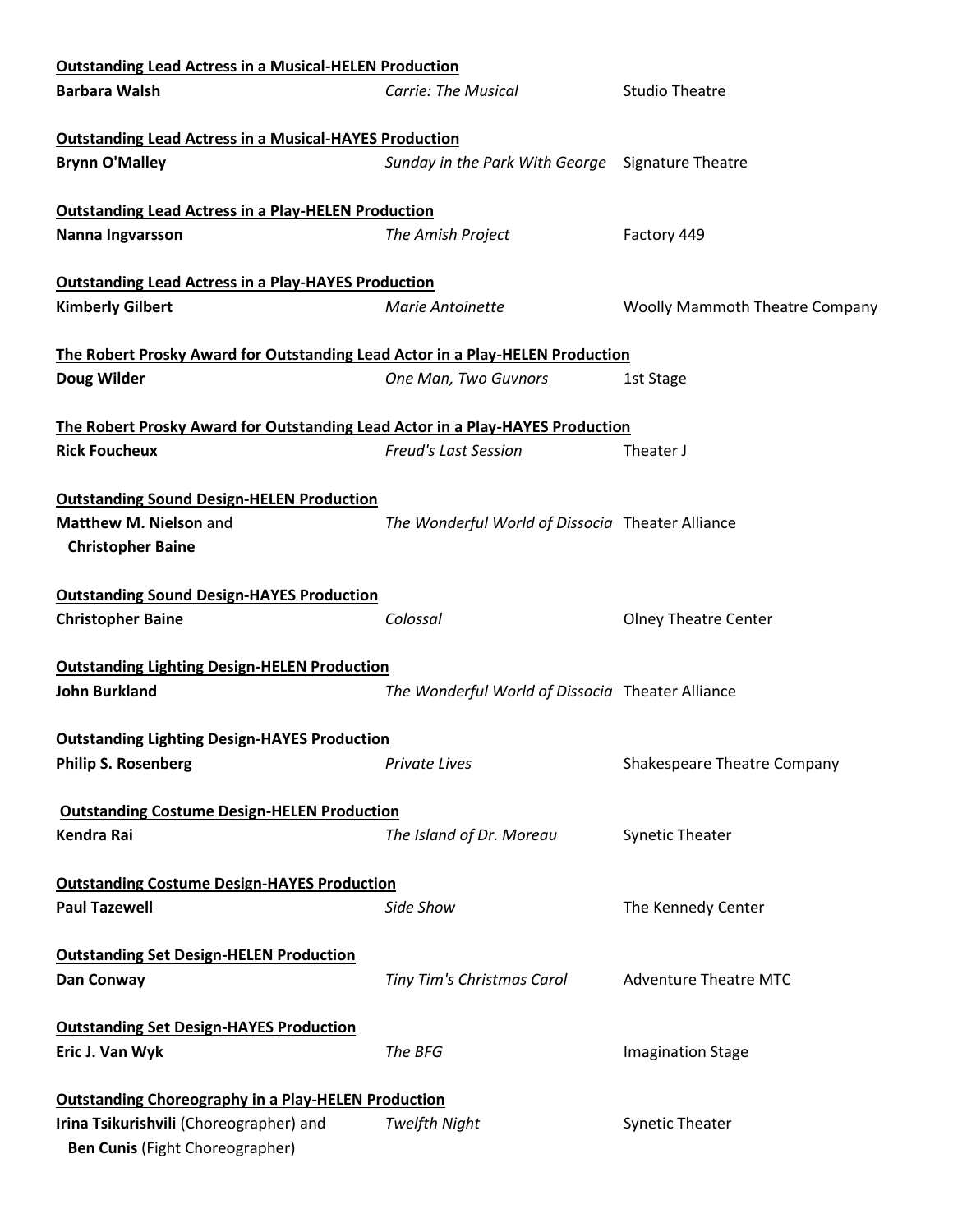| <b>Outstanding Choreography in a Play-HAYES Production</b>                                           |                                                  |                             |
|------------------------------------------------------------------------------------------------------|--------------------------------------------------|-----------------------------|
| Ben Cunis (Fight & Movement Choreographer) Colossal                                                  | <b>Olney Theatre Center</b>                      |                             |
| and Christopher D'Amboise (Choreographer)                                                            |                                                  |                             |
|                                                                                                      |                                                  |                             |
| <b>Outstanding Choreography in a Musical-HELEN Production</b><br><b>Mark Minnick</b>                 | Spamalot                                         |                             |
|                                                                                                      |                                                  | Toby's Dinner Theatre       |
| <b>Outstanding Choreography in a Musical-HAYES Production</b>                                        |                                                  |                             |
| <b>Susan Stroman</b>                                                                                 | Little Dancer                                    | The Kennedy Center          |
| <b>Outstanding Musical Direction-HELEN Production</b>                                                |                                                  |                             |
| e'Marcus Harper-Short                                                                                | <b>Black Nativity</b>                            | <b>Theater Alliance</b>     |
|                                                                                                      |                                                  |                             |
| <b>Outstanding Musical Direction-HAYES Production</b>                                                |                                                  |                             |
| <b>Jon Kalbfleisch</b>                                                                               | Sunday in the Park With George                   | Signature Theatre           |
|                                                                                                      |                                                  |                             |
| <b>Outstanding Director of a Musical-HELEN Production</b>                                            |                                                  |                             |
| <b>Steven Royal</b>                                                                                  | <b>Bat Boy: The Musical</b>                      | 1st Stage                   |
| <b>Outstanding Director of a Musical-HAYES Production</b>                                            |                                                  |                             |
| <b>Matthew Gardiner</b>                                                                              | Sunday in the Park With George                   | <b>Signature Theatre</b>    |
|                                                                                                      |                                                  |                             |
| <b>Outstanding Director of a Play-HELEN Production</b>                                               |                                                  |                             |
| <b>Colin Hovde and</b>                                                                               | The Wonderful World of Dissocia Theater Alliance |                             |
| <b>Nathaniel Mendez</b>                                                                              |                                                  |                             |
| <b>Outstanding Director of a Play-HAYES Production</b>                                               |                                                  |                             |
| <b>Will Davis</b>                                                                                    | Colossal                                         | <b>Olney Theatre Center</b> |
|                                                                                                      |                                                  |                             |
| <b>Outstanding Ensemble in a Musical-HELEN Production</b>                                            |                                                  |                             |
| <b>Black Nativity</b>                                                                                |                                                  | <b>Theater Alliance</b>     |
|                                                                                                      |                                                  |                             |
| <b>Outstanding Ensemble in a Musical-HAYES Production</b>                                            |                                                  |                             |
| Side Show                                                                                            |                                                  | The Kennedy Center          |
| <b>Outstanding Ensemble in a Play-HELEN Production</b>                                               |                                                  |                             |
| <b>Twelfth Night</b>                                                                                 |                                                  | <b>Synetic Theater</b>      |
|                                                                                                      |                                                  |                             |
| <b>Outstanding Ensemble in a Play-HAYES Production</b>                                               |                                                  |                             |
| The Two Gentlemen of Verona                                                                          |                                                  | <b>Folger Theatre</b>       |
|                                                                                                      |                                                  |                             |
|                                                                                                      |                                                  |                             |
| The Charles MacArthur Award for Outstanding Original New Play or Musical<br><b>Andrew Hinderaker</b> | Colossal                                         | <b>Olney Theatre Center</b> |
|                                                                                                      |                                                  |                             |